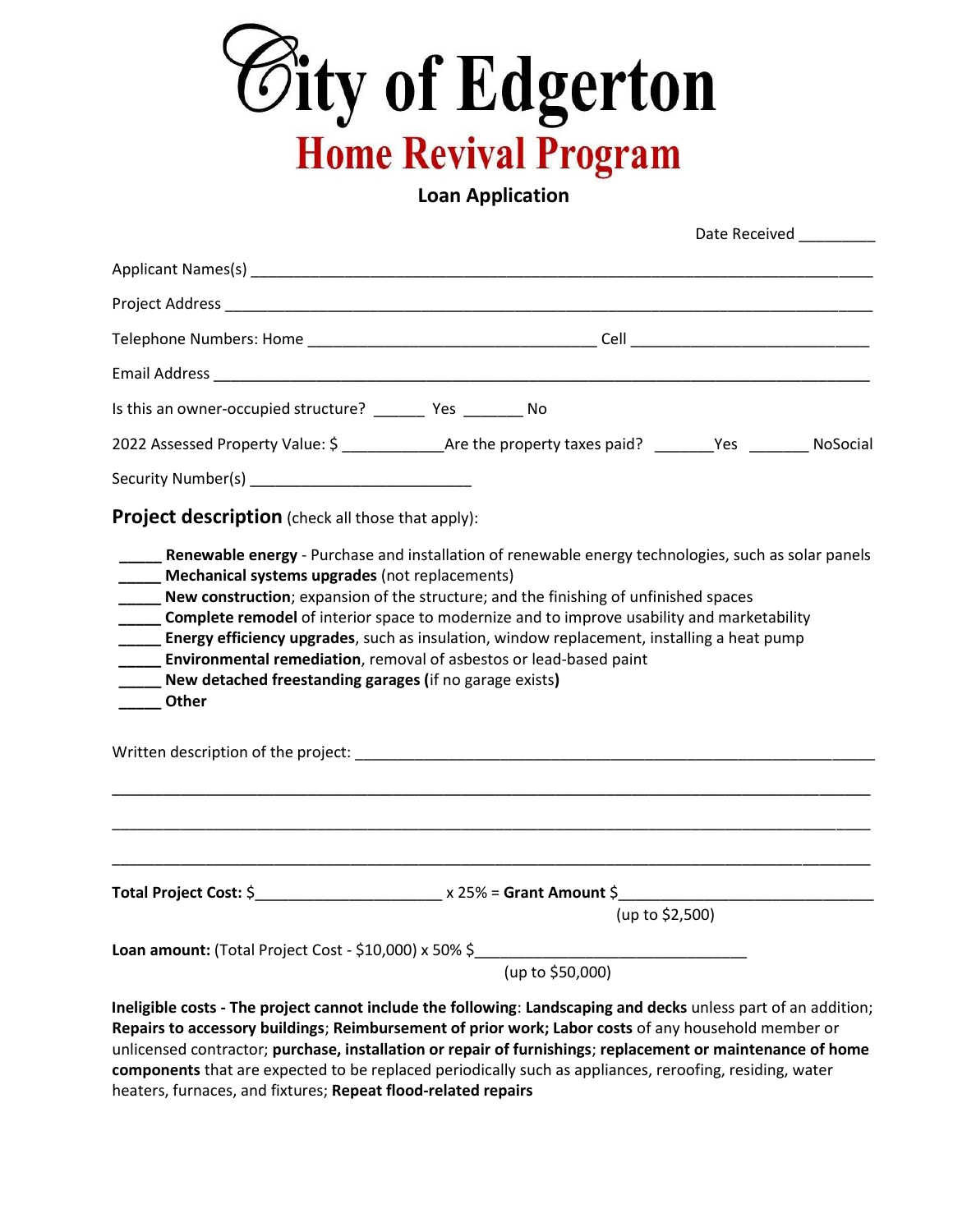## **Financial Information:**

| Do you plan to obtain a loan from a financial institution for the portion of the project not funded by the City |  |  |  |
|-----------------------------------------------------------------------------------------------------------------|--|--|--|
| of Edgerton Home Revival Program? Yes                                                                           |  |  |  |

**If yes,** please provide the name and contact information for the lending institution. By signing this application, you are granting permission to the city or its agents to request your loan documents.

| Lending Institution Name | <b>Phone Number</b> |
|--------------------------|---------------------|
|                          |                     |

Contact Name \_\_\_\_\_\_\_\_\_\_\_\_\_\_\_\_\_\_\_\_\_\_\_\_\_\_\_\_\_\_\_\_\_\_\_\_\_\_\_\_\_\_\_\_\_\_\_\_\_\_\_\_\_

## **PLEASE ATTACH THE FOLLOWING DOCUMENTATION**

- $\triangleright$  Copy of the most recent homeowner's insurance policy with the annual cost and the contact information of Agent.
- ➢ Copy of your most recent mortgage statement(s) showing: that payments are current, the current principal balance, and the interest payment.
- ➢ Copy of most recent 1040 tax return, W2(s) and most recent pay stub.
- ➢ Plans and bids (or professional cost estimate) for the work being proposed.